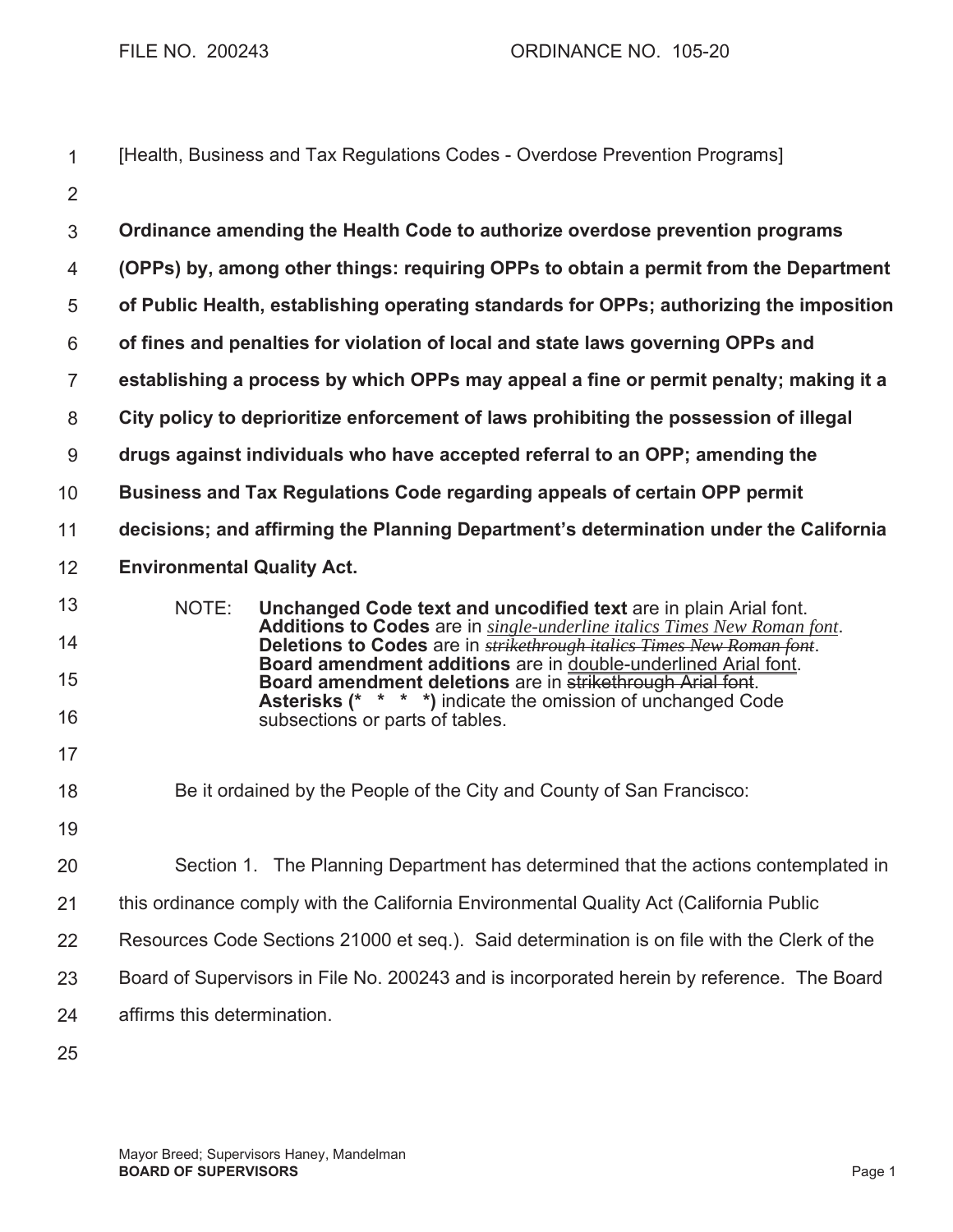| 1              | Section 2. The Health Code is hereby amended by adding new Article 46, consisting of                         |
|----------------|--------------------------------------------------------------------------------------------------------------|
| $\overline{2}$ | Sections 4601 to 4617, to read as follows:                                                                   |
| $\mathfrak{S}$ | <b>ARTICLE 46: OVERDOSE PREVENTION PROGRAMS</b>                                                              |
| 4              | SEC. 4601. FINDINGS.                                                                                         |
| 5              | According to the San Francisco Department of Public Health ("DPH"), as of April 1,<br>$\left( a\right)$      |
| 6              | 2019, San Francisco was home to an estimated 24,500 people who inject illegal drugs. Injection of            |
| $\overline{7}$ | <i>illegal drugs in San Francisco is responsible for approximately 100 deaths per year due to overdoses.</i> |
| 8              | An overdose prevention program is an evidence-based harm reduction strategy that<br>(b)                      |
| $9$            | allows individuals to inject or consume illicit drugs in a hygienic environment under the supervision of     |
| 10             | trained staff, who are ready to intervene if the patient overdoses. Further, overdose prevention             |
| 11             | programs offer participants a variety of services, including linkage to medication-assisted treatment,       |
| 12             | medical care, and referrals to a variety of other social services. They also provide participants with       |
| 13             | sterile consumption equipment, safe removal of used consumption equipment, and fentanyl test strips.         |
| 14             | As of 2020, there were approximately 165 overdose prevention programs operating in<br>(c)                    |
| 15             | ten countries around the world (Australia, Canada, Denmark, France, Germany, Luxembourg, the                 |
| 16             | Netherlands, Norway, Spain, and Switzerland), and numerous peer-reviewed studies have confirmed              |
| 17             | that they are effective in reducing overdose deaths and drug-related risk behaviors, and in increasing       |
| 18             | access to counseling, treatment, and other risk reduction services. Research has also demonstrated           |
| 19             | that such programs decrease the prevalence of public injection and the amount of syringes in streets,        |
| 20             | alleys, and parks, and do not increase crime or drug use.                                                    |
| 21             | In April 2017, by Resolution No. 123-17, the Board of Supervisors urged DPH to<br>(d)                        |
| 22             | convene a task force to advise the Mayor, the Board of Supervisors, and relevant City departments            |
| 23             | regarding the possibility of operating overdose prevention programs in San Francisco. Consistent with        |
| 24             | that resolution, DPH convened a Task Force, and on October 25, 2017, presented a final report ("Task         |
| 25             | Force Report") to the Board of Supervisors Public Safety and Neighborhood Services Committee. The            |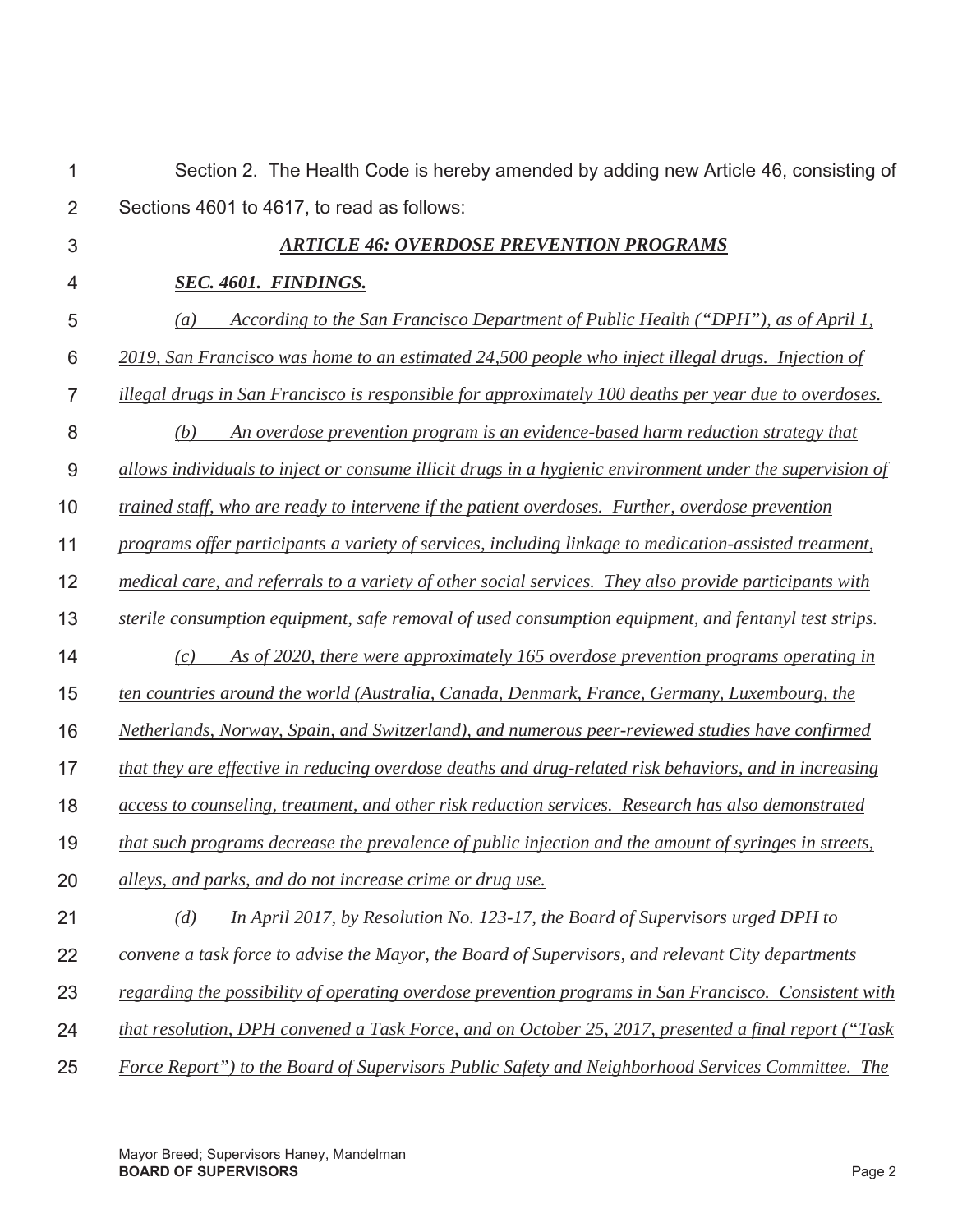| 1              | Task Force Report concluded that opening one overdose prevention program in San Francisco could         |
|----------------|---------------------------------------------------------------------------------------------------------|
| $\overline{2}$ | result in an annual net savings to the City of \$3.5 million in health care costs, and recommended that |
| 3              | the City support the operation of overdose prevention programs in San Francisco.                        |
| 4              | The Task Force Report further recommended that the opening of overdose prevention<br>(e)                |
| 5              | programs in the City be governed by the following principles:                                           |
| 6              | Overdose prevention programs offer an opportunity to affirm the humanity and<br>(1)                     |
| $\overline{7}$ | dignity of people who consume drugs, and should be operated in a way that is safe, clean, and           |
| 8              | welcoming, so as to reduce stigma and build trust.                                                      |
| 9              | (2)<br>When feasible, overdose prevention programs should reflect an integrated model                   |
| 10             | that includes on-site services and linkages to other services.                                          |
| 11             | (3)<br>Peer staff are uniquely positioned to engage people who use drugs to use                         |
| 12             | sanctioned services.                                                                                    |
| 13             | In February 2019, the U.S. Attorney for the Eastern District of Pennsylvania filed a civil<br>(f)       |
| 14             | lawsuit against Safehouse, a nonprofit organization that had declared its intent to open and operate an |
| 15             | overdose prevention program in Philadelphia. The lawsuit sought a declaratory judgment that             |
| 16             | overdose prevention programs violate a provision of the federal Controlled Substances Act colloquially  |
| 17             | <u>known as the "Crack House" statute, which prohibits making a place available "for the purpose of</u> |
| 18             | unlawfully manufacturing, storing, distributing, or using a controlled substance." 21 U.S.C. $\S$       |
| 19             | $856(a)(2)$ . On October 2, 2019, U.S. District Judge Gerald A. McHugh issued an opinion concluding     |
| 20             | that section $856(a)(2)$ of the Controlled Substances Act does not prohibit Safehouse's proposed        |
| 21             | operation of an overdose prevention program because Safehouse does not plan to operate the program      |
| 22             | "for the purpose of unlawful drug use" within the meaning of section $856(a)(2)$ . On the contrary, the |
| 23             | court found that the ultimate goal of Safehouse's proposed operation is to reduce drug use, not         |
| 24             | facilitate it. The government has indicated it will appeal the ruling once the district court enters    |
| 25             | <i>judgment.</i>                                                                                        |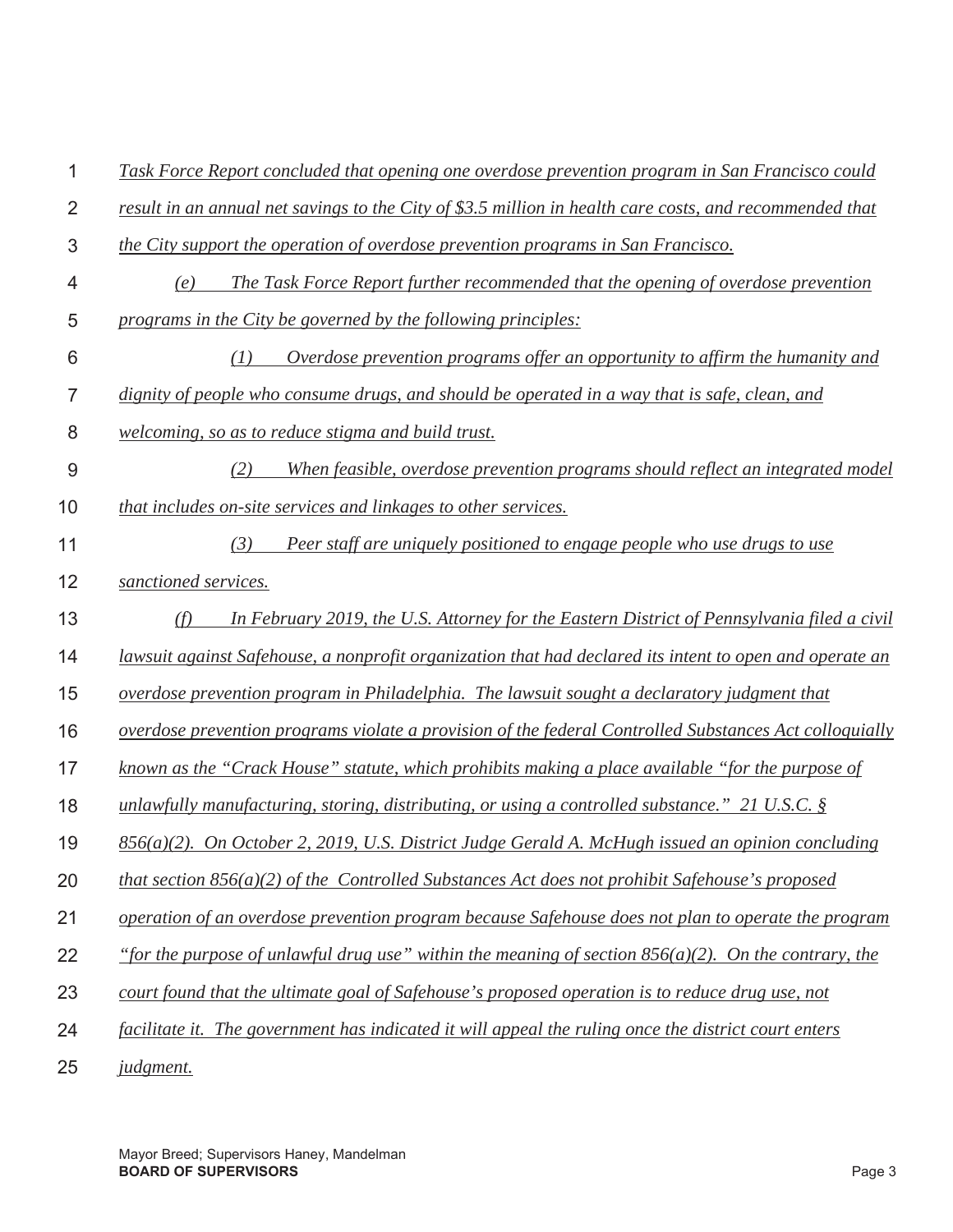| 1              | Also in February 2019, State Senator Scott Wiener and Assembly Member Susan<br>(g)                       |
|----------------|----------------------------------------------------------------------------------------------------------|
| $\overline{2}$ | Eggman introduced a bill that would authorize the City to approve entities to operate overdose           |
| 3              | prevention programs that satisfy specified requirements. (AB 362). AB 362 passed in the Assembly in      |
| 4              | 2019, and will move to the Senate for consideration in 2020.                                             |
| 5              |                                                                                                          |
| 6              | <b>SEC. 4602. DEFINITIONS.</b>                                                                           |
| 7              | For purposes of this Article 46, the following definitions shall apply:                                  |
| 8              | "Applicant" means a Person seeking to obtain an Overdose Prevention Program permit.                      |
| 9              | "City" means the City and County of San Francisco.                                                       |
| 10             | "Department" (or "DPH") means the Department of Public Health.                                           |
| 11             | "Director" means the Director of Public Health, or the Director's designee.                              |
| 12             | "Health Care Professional" includes, but is not limited to, a physician, physician assistant,            |
| 13             | nurse practitioner, licensed vocational nurse, registered nurse, psychiatrist, psychologist, licensed    |
| 14             | clinical social worker, licensed professional clinical counselor, mental health provider, social service |
| 15             | provider, or substance use disorder provider, trained in overdose recognition and reversal pursuant to   |
| 16             | Section 1714.22 of the Civil Code.                                                                       |
| 17             | <u>"Overdose Prevention Program" is a program that provides a hygienic space supervised by</u>           |
| 18             | Health Care Professionals where persons 18 years of age or older who use controlled substances may       |
| 19             | consume preobtained drugs, and that is operated for the purposes of reducing the harm of drug use,       |
| 20             | administering medical care, encouraging drug treatment, and connecting participants to social or         |
| 21             | medical services.                                                                                        |
| 22             | "Permittee" means any Person to whom an Overdose Prevention Program permit is issued                     |
| 23             | under this Article 46, and any authorized agent or designee of such Person.                              |
| 24             | "Person" means any natural person, corporation, sole proprietorship, partnership, association,           |
| 25             | joint venture, limited liability company, or other legal entity, not including the City.                 |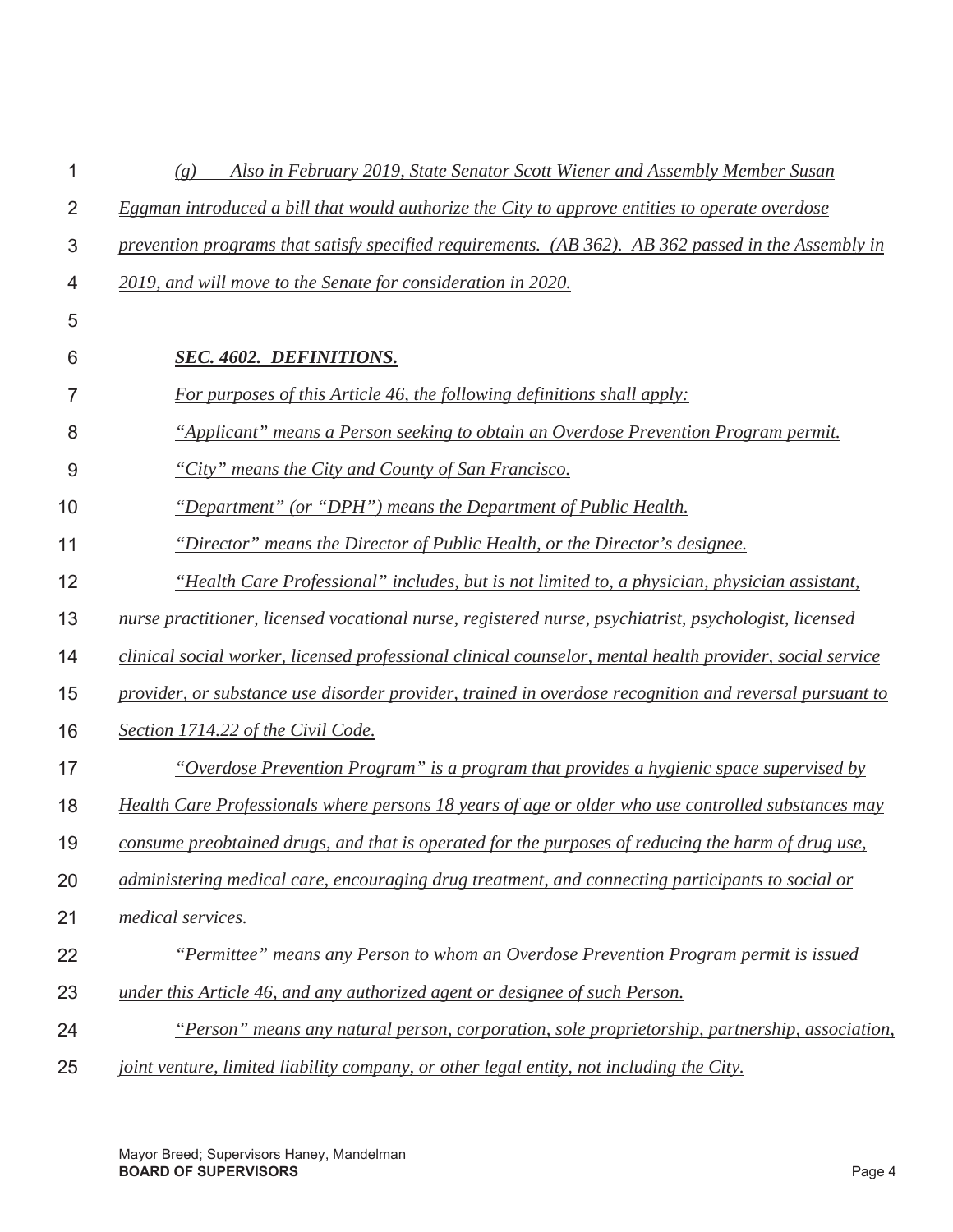| 1              | SEC. 4603. ADMINISTRATION AND ENFORCEMENT.                                                               |  |  |
|----------------|----------------------------------------------------------------------------------------------------------|--|--|
| $\overline{2}$ | This Article 46 shall be administered and enforced by DPH. The Director may adopt rules,                 |  |  |
| 3              | regulations, and guidelines to carry out the provisions and purposes of this Article, including, but not |  |  |
| 4              | limited to: eligibility criteria, operating guidelines, or reporting required by state law; hearing      |  |  |
| 5              | procedures; and standards for the imposition of administrative penalties, permit suspensions, and        |  |  |
| 6              | permit revocations.                                                                                      |  |  |
| $\overline{7}$ |                                                                                                          |  |  |
| 8              | SEC. 4604. PERMIT REQUIRED; NONTRANSFERABLE.                                                             |  |  |
| 9              | It shall be unlawful to operate an Overdose Prevention Program in the City without<br>$\left(a\right)$   |  |  |
| 10             | obtaining and maintaining a permit therefor issued by DPH, and any such other licenses, permits,         |  |  |
| 11             | certifications, or registrations that may be required by State or City law.                              |  |  |
| 12             | It shall be unlawful for any Person to operate an Overdose Prevention Program for<br>(b)                 |  |  |
| 13             | which a permit has been granted under this Article 46 if such permit has been revoked, or during any     |  |  |
| 14             | period in which such permit is suspended or is otherwise inoperative.                                    |  |  |
| 15             | If any license, permit, certification, or registration required for the operation of an<br>(c)           |  |  |
| 16             | Overdose Prevention Program is denied, suspended, modified, revoked, or expired, the Overdose            |  |  |
| 17             | Prevention Program shall notify the Director of such action in writing within two business days of       |  |  |
| 18             | receiving actual or constructive notice of the denial, suspension, modification, revocation, or          |  |  |
| 19             | <i>expiration.</i>                                                                                       |  |  |
| 20             | No permit issued under this Article 46 may be transferred by any means to any Person<br>(d)              |  |  |
| 21             | under any circumstance.                                                                                  |  |  |
| 22             | No permit issued under this Article 46 may be operated at any location other than the<br>(e)             |  |  |
| 23             | <i>location authorized by the permit.</i>                                                                |  |  |
| 24             |                                                                                                          |  |  |
| 25             |                                                                                                          |  |  |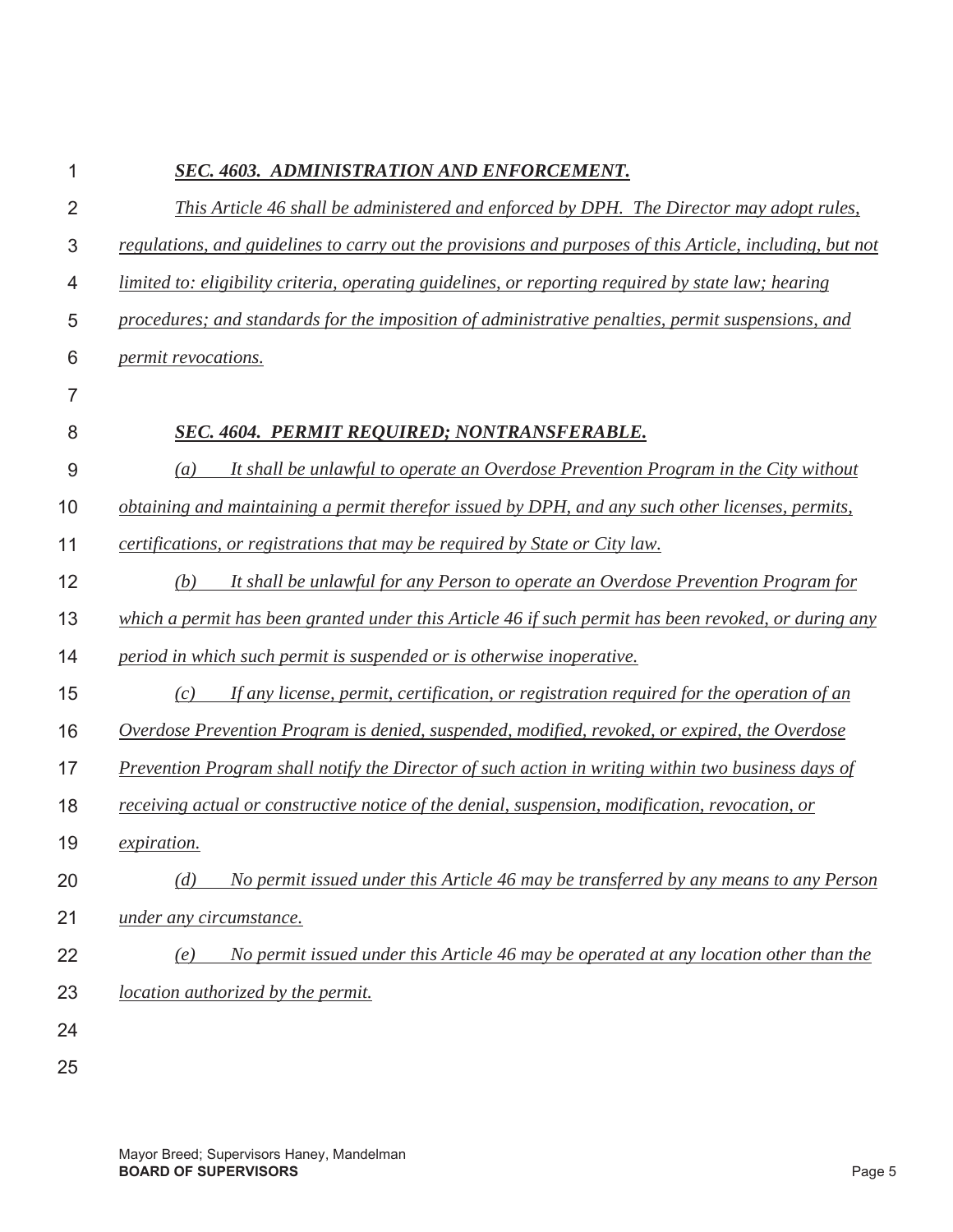## 1 *SEC. 4605. APPLICATION FOR OVERDOSE PREVENTION PROGRAM PERMIT.*

- $\mathfrak{p}$ *Every Applicant for an Overdose Prevention Program permit shall:*
- 3 *(a) File an application with the Director upon a form provided by the Director;*
- 4 *(b) Provide such information and documentation as may be required by this Article 46, and*
- 5 *any regulations promulgated thereunder, including but not necessarily limited to:*
- 6 7 8 9 10 11 12 13 14  *(1) The proposed location of the Overdose Prevention Program; (2) The name, contact information, and address of the Applicant; (3) Written verification that the owner of the real property ("Real Property") where the Overdose Prevention Program will be located has the authority to consent, and consents, to its use as an Overdose Prevention Program. Such written verification must be signed by the property owner or the owner's agent, and must include the owner's contact information and, if applicable, the agent's contact information; (4) Where the Applicant leases the Real Property, a copy of the lease; (5) A determination from the Planning Department that the proposed use of the Real*
- 15 *Property as an Overdose Prevention Program is in compliance with the Planning Code; and*
- 16  *(6) An Operations Plan demonstrating that the Applicant, upon receipt of an*
- 17 *Overdose Prevention Program permit, will:*

22

- 18  *(A) Provide a hygienic space supervised by one or more Health Care*
- 19 *Professionals where people 18 years of age or older who use drugs can consume preobtained drugs;*
- 20  *(B) Provide sterile consumption supplies, collect used hypodermic needles*
- 21 *and syringes, and provide secure hypodermic needle and syringe disposal services;* 
	- *(C) Administer first aid, if needed, monitor participants for potential*
- 23 *overdoses, and provide treatment as necessary to prevent fatal overdoses;*
- 24 25  *(D) Provide access or referrals to substance use disorder treatment services, medical services, mental health services, and social services;*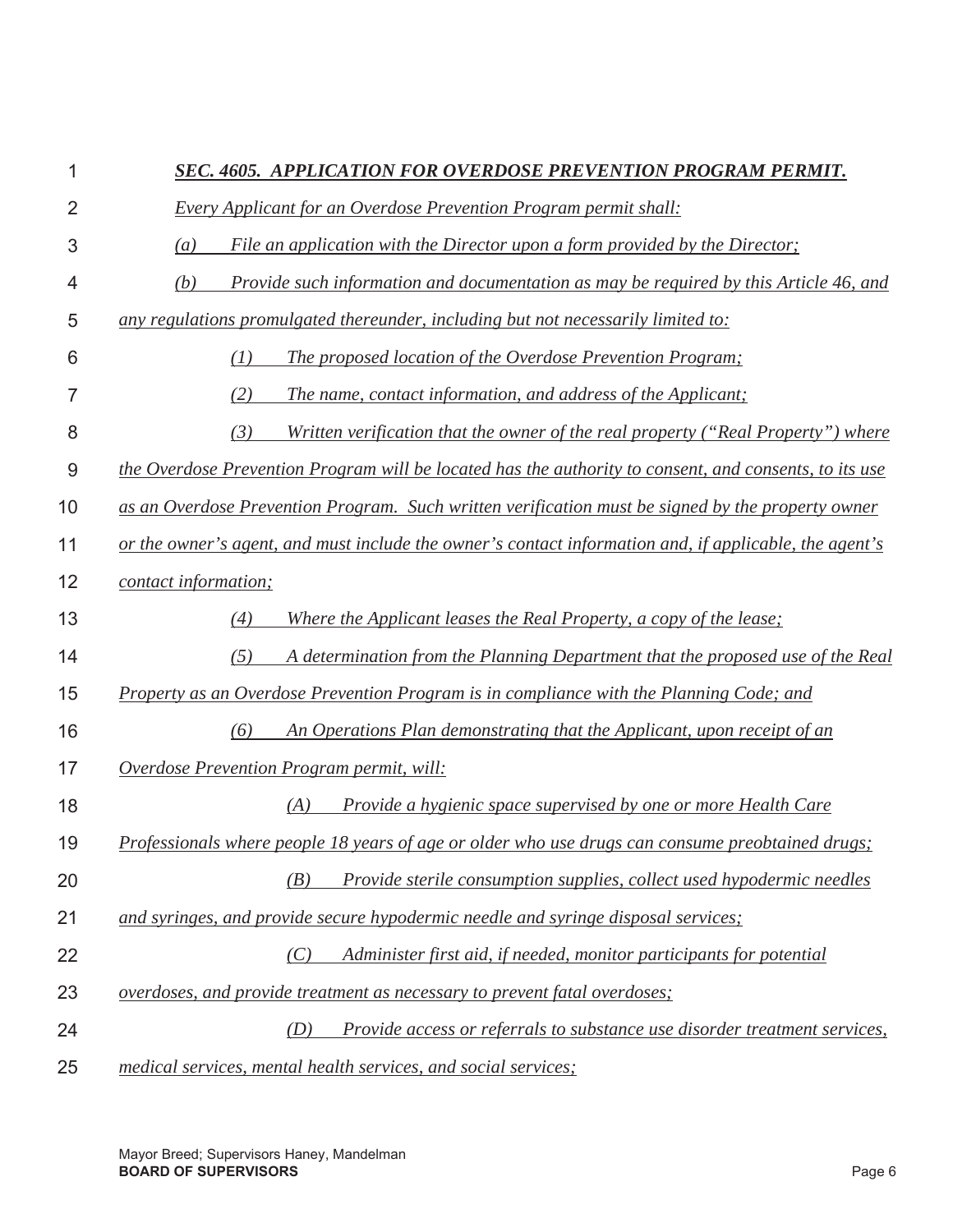| 1              |                                      | (E) | Educate participants on the risks of contracting HIV and viral hepatitis                                 |
|----------------|--------------------------------------|-----|----------------------------------------------------------------------------------------------------------|
| $\overline{2}$ | through use of drugs;                |     |                                                                                                          |
| 3              |                                      | (F) | Provide overdose prevention education and access to or referrals to                                      |
| 4              |                                      |     | obtain naloxone hydrochloride or another overdose reversal medication approved by the United States      |
| 5              | <b>Food and Drug Administration;</b> |     |                                                                                                          |
| 6              |                                      | (G) | Educate participants regarding proper disposal of hypodermic needles                                     |
| 7              | and syringes;                        |     |                                                                                                          |
| 8              |                                      | (H) | <i>Provide reasonable security at the program site:</i>                                                  |
| $\overline{9}$ |                                      | (I) | Establish operating procedures for the program, made available to the                                    |
| 10             |                                      |     | public either through an internet website or upon request, that are publicly noticed, including, but not |
| 11             |                                      |     | limited to, standard hours of operation, a minimum number of personnel required to be onsite during      |
| 12             |                                      |     | those hours of operation, the licensing and training standards for staff present, an established         |
| 13             |                                      |     | maximum number of individuals who can be served at the Overdose Prevention Program at one time,          |
| 14             |                                      |     | and an established relationship with the nearest emergency department of a general acute care            |
| 15             |                                      |     | hospital, as well as eligibility criteria for program participants;                                      |
| 16             |                                      | (J) | Train staff members to deliver services offered by the program;                                          |
| 17             |                                      | (K) | Establish a good neighbor policy that facilitates communication from and                                 |
| 18             |                                      |     | to local businesses and residences, to the extent they exist, to address any neighborhood concerns and   |
| 19             | complaints; and                      |     |                                                                                                          |
| 20             |                                      | (L) | Establish a policy for informing City officials and neighbors about                                      |
| 21             |                                      |     | procedures to complain to the Permittee, and, as applicable, DPH, about the Overdose Prevention          |
| 22             |                                      |     | Program, including contact information for the director, manager, or operator of the program.            |
| 23             |                                      |     |                                                                                                          |
| 24             |                                      |     |                                                                                                          |
| 25             |                                      |     |                                                                                                          |
|                |                                      |     |                                                                                                          |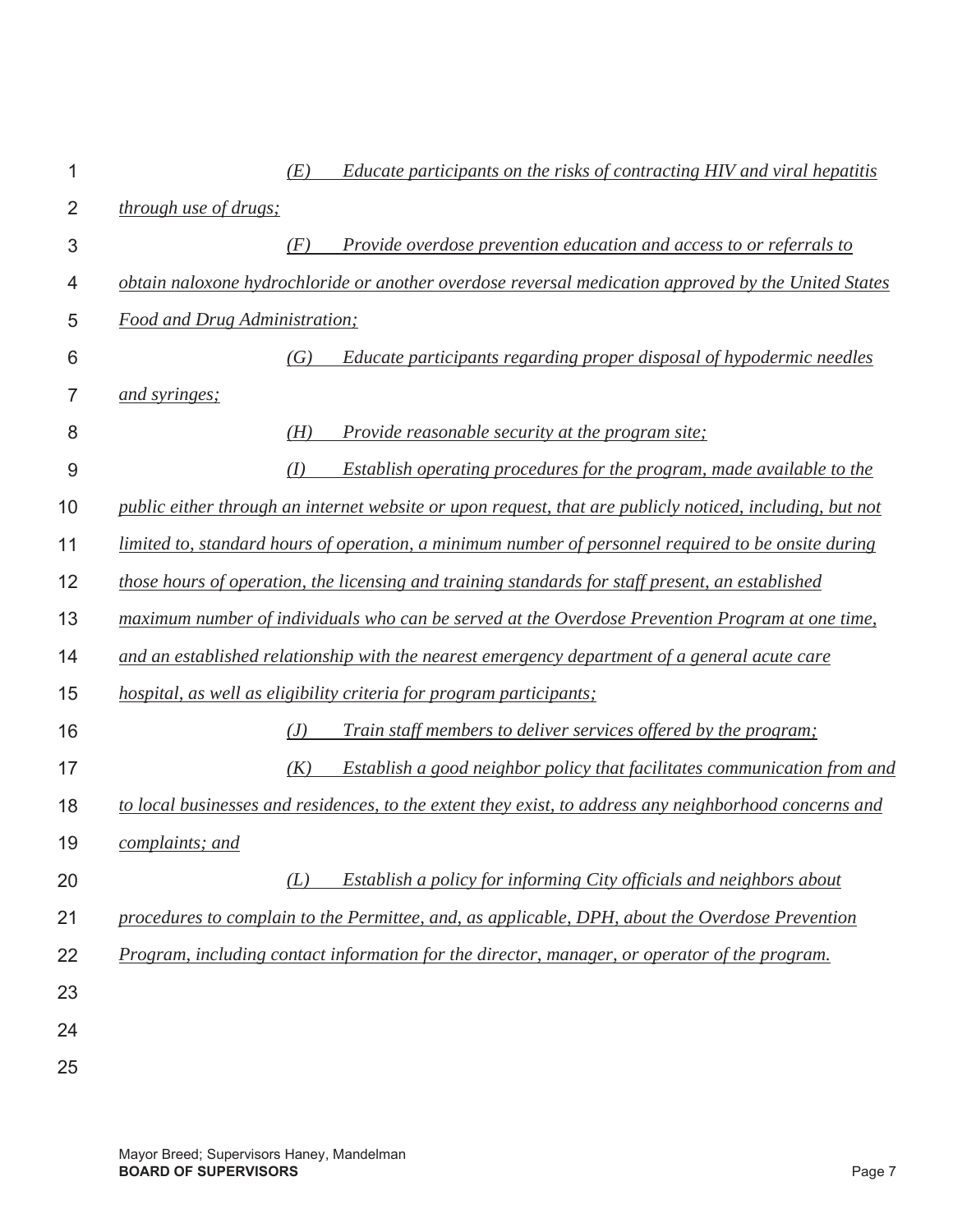| 1              | SEC. 4606. HEARING ON PERMIT APPLICATION; NOTICE OF HEARING.                                               |
|----------------|------------------------------------------------------------------------------------------------------------|
| $\overline{2}$ | After receiving a completed application, the Director shall schedule a hearing on the<br>$\left( a\right)$ |
| 3              | application to provide law enforcement officials, local public health officials, and the public with an    |
| 4              | opportunity to comment.                                                                                    |
| 5              | No fewer than 10 days before the date of the hearing, the Applicant shall cause to be<br>(b)               |
| 6              | posted a notice of such hearing in a conspicuous place on the property at which the proposed Overdose      |
| $\overline{7}$ | Prevention Project is to be operated. The Applicant shall comply with any requirements regarding the       |
| 8              | size and type of notice specified by the Director. The Applicant shall maintain the notice as posted the   |
| 9              | required number of days.                                                                                   |
| 10             |                                                                                                            |
| 11             | <b>SEC. 4607. ISSUANCE AND DENIAL OF OVERDOSE PREVENTION PROGRAM</b>                                       |
| 12             | <b>PERMIT.</b>                                                                                             |
| 13             | Within 14 days following the hearing on an application for an Overdose Prevention<br>(a)                   |
| 14             | Program permit, the Director shall either issue the permit or mail a written statement of the Director's   |
| 15             | reasons for denial thereof to the Applicant.                                                               |
| 16             | In granting a permit, the Director may impose conditions as are, in the Director's<br>(b)                  |
| 17             | judgment, necessary and appropriate to protect the health and safety of the Permittee's employees or       |
| 18             | contractors working in the Overdose Prevention Program, businesses and residents in the                    |
| 19             | neighborhood, and/or participants in the program, and to reduce any potential adverse impacts of the       |
| 20             | program on the neighborhood. Such conditions may include, but are not limited to, conditions relating      |
| 21             | to the hours of operation of the program.                                                                  |
| 22             | No Overdose Prevention Program permit may be issued if the Director finds that:<br>(c)                     |
| 23             | The Applicant has provided materially false documents, testimony, or other<br>(1)                          |
| 24             | information, or has omitted material information;                                                          |
| 25             | The Applicant has not complied fully with the provisions of this Article 46; or<br>(2)                     |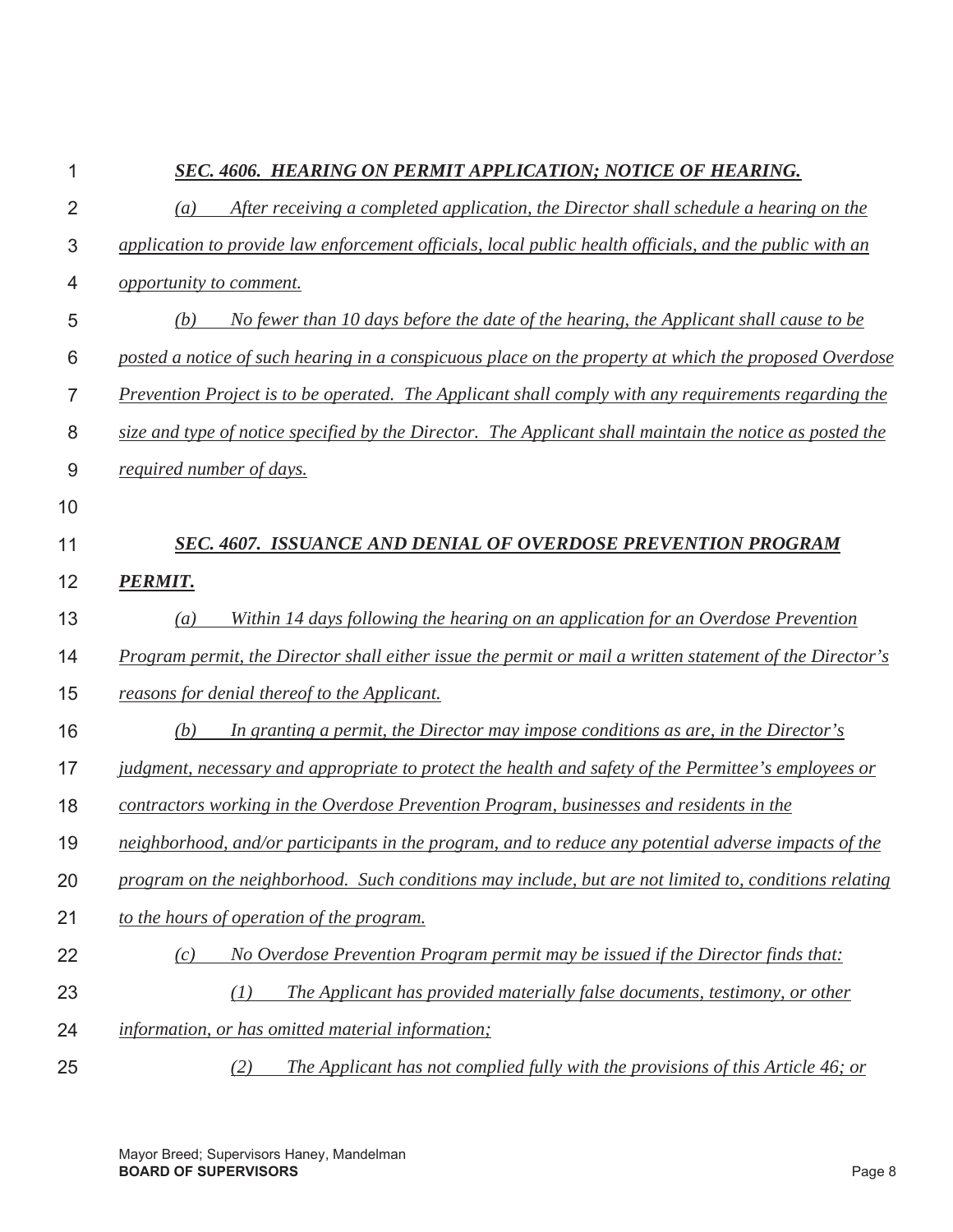|    | The operation as proposed by the Applicant, if permitted, would not comply with<br>(3)                   |
|----|----------------------------------------------------------------------------------------------------------|
| 2  | all applicable City law, including the provisions of this Article 46 and regulations issued by the       |
| 3  | Director pursuant to this Article, and/or with any state law governing the operation of an Overdose      |
| 4  | <b>Prevention Program.</b>                                                                               |
| 5  | The final permit shall contain the following language: "Issuance of this permit by the<br>(d)            |
| 6  | City and County of San Francisco is not intended to and does not authorize the violation of State or     |
| 7  | Federal law."                                                                                            |
| 8  | A permit issued under this Article 46 shall not be operative and shall not authorize the<br>(e)          |
| 9  | operation of an Overdose Prevention Program unless and until state law authorizes the City to approve    |
| 10 | Persons to operate Overdose Prevention Programs.                                                         |
| 11 |                                                                                                          |
| 12 | SEC. 4608. ELIGIBILITY AND OPERATING STANDARDS.                                                          |
| 13 | <b>Every Overdose Prevention Program shall:</b>                                                          |
| 14 | Comply with the terms of its Operations Plan as described in subsection $(b)(6)$ of<br>$\left( a\right)$ |
| 15 | Section 4605;                                                                                            |
| 16 | Prohibit entry onto the premises by persons under age 18;<br>(b)                                         |
| 17 | Strive to implement the operational recommendations in the Task Force Report<br>(c)                      |
| 18 | referenced in subsection (d) of Section 4601 by, among other things: designing a space that is safe,     |
| 19 | clean, and welcoming, and that reduces the stigma and inherent dangers of public drug use; employing     |
| 20 | an integrated model that includes on-site services and linkages to other services; and incorporating a   |
| 21 | peer component in the staffing model.                                                                    |
| 22 |                                                                                                          |
| 23 | <b>SEC. 4609. INSPECTIONS.</b>                                                                           |
| 24 | Any employee of DPH may enter and inspect the premises of any Overdose Prevention Program                |
| 25 | to determine whether the program is operating in compliance with this Article 46 and with conditions     |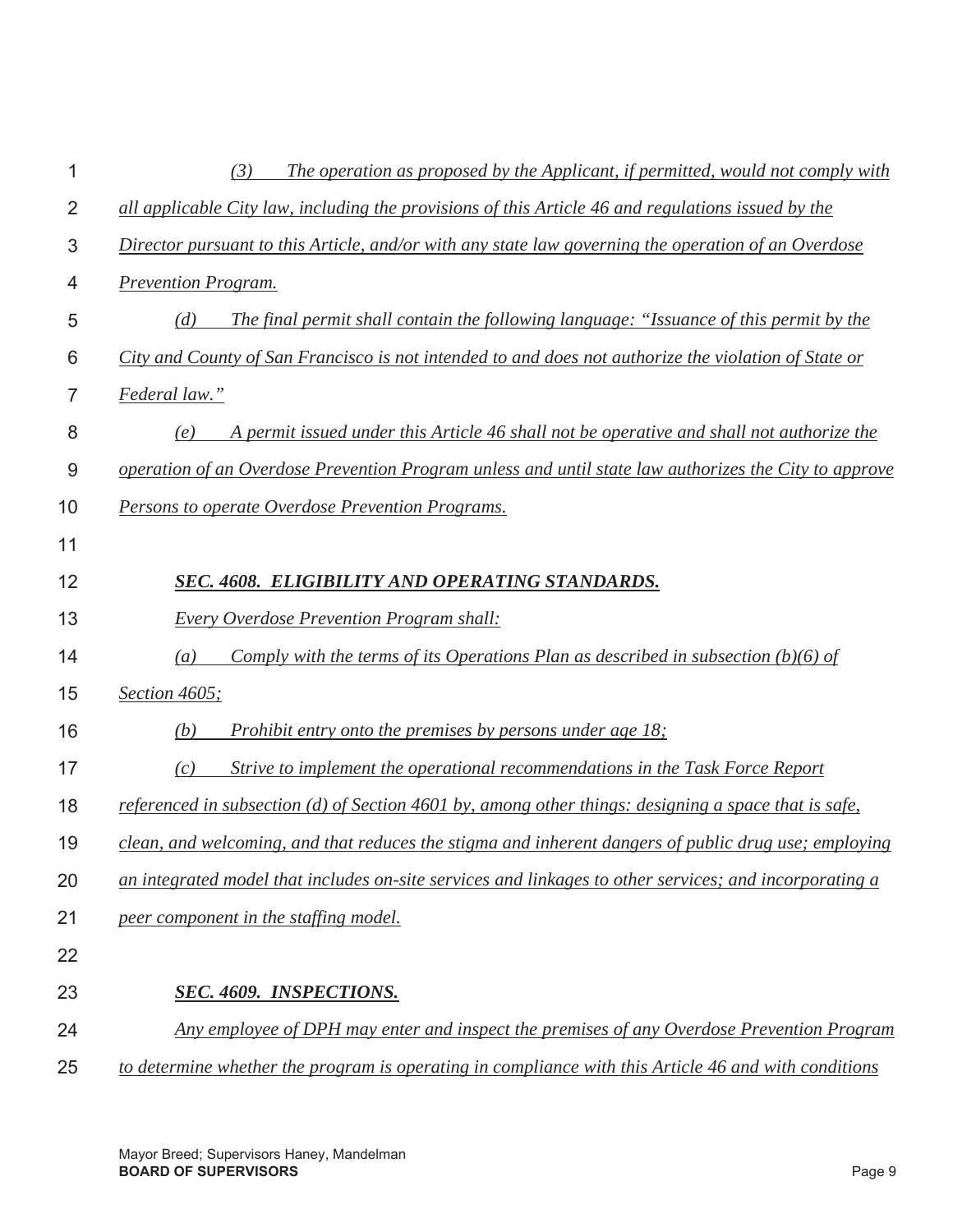| 1              | of the Overdose Prevention Program permit. DPH shall provide 24 hours' advance notice of its intent       |
|----------------|-----------------------------------------------------------------------------------------------------------|
| $\overline{2}$ | to enter and inspect the premises, except where the inspection is needed to address emergency             |
| 3              | circumstances that present an imminent risk to health or safety.                                          |
| 4              |                                                                                                           |
| 5              | <b>SEC. 4610. REPORTING.</b>                                                                              |
| 6              | Within one year of being issued a permit under Section 4607, and every year thereafter, a                 |
| 7              | Permittee shall submit to DPH a report that shall include all of the following information:               |
| 8              | The number of participants in the Overdose Prevention Program;<br>(a)                                     |
| 9              | (b)<br>Aggregate information regarding the characteristics of program participants;                       |
| 10             | The number of hypodermic needles and syringes distributed for use onsite;<br>(c)                          |
| 11             | (d)<br>The number of overdoses experienced and the number of overdoses reversed onsite;                   |
| 12             | The number of persons referred to drug treatment;<br>(e)                                                  |
| 13             | (f)<br>The number of individuals directly and formally referred to other services, and the type           |
| 14             | of those services; and                                                                                    |
| 15             | Such other information as the Director, in the Director's discretion, shall require.<br>(g)               |
| 16             |                                                                                                           |
| 17             | SEC. 4611. NOTICE OF VIOLATION; HEARING AND APPEAL.                                                       |
| 18             | If the Director determines that an Overdose Prevention Program is operating in<br>$\left(a\right)$        |
| 19             | violation of this Article 46 (which term is deemed in the entirety of this Section 4611 to include a      |
| 20             | violation of a permit condition and/or a violation of the rules and regulations adopted pursuant to this  |
| 21             | Article), or state law regulating the operation of Overdose Prevention Programs, the Director may         |
| 22             | issue a Notice of Violation to the Permittee, the owner of the real property where the violation occurred |
| 23             | ("Owner"), and/or any other Persons the Director deems responsible for causing the violation ("Other")    |
| 24             | Persons," which term is deemed in the entirety of this Section 4611 to include Persons responsible for    |
| 25             | operating an Overdose Prevention Program in violation of Section 4604).                                   |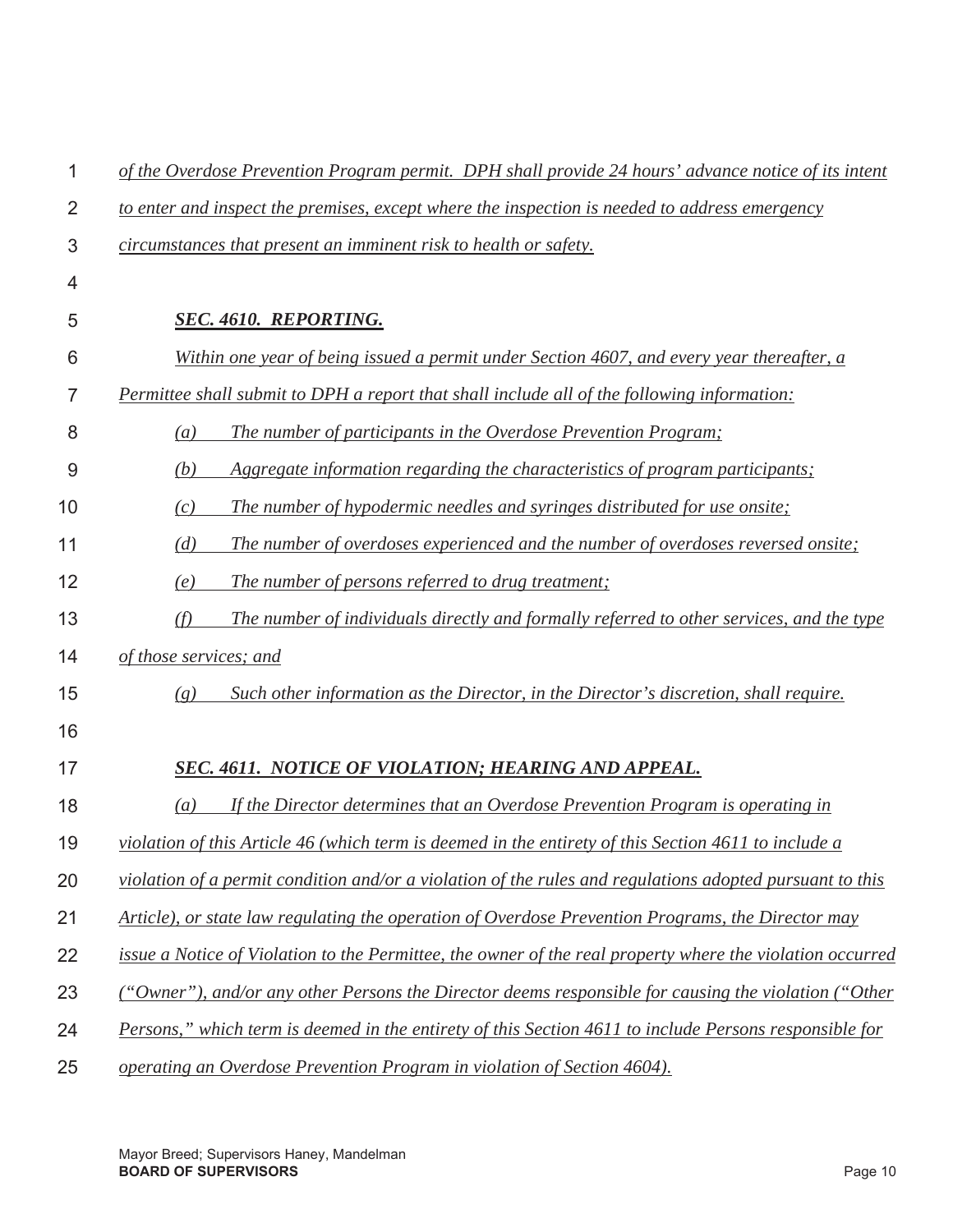| 1              | (b)<br>The Notice of Violation shall include the following information:                                     |
|----------------|-------------------------------------------------------------------------------------------------------------|
| $\overline{2}$ | That the Director has made a determination that the Overdose Prevention<br>(1)                              |
| 3              | Program is operating in violation of this Article 46;                                                       |
| 4              | The alleged acts or failures to act that constitute the basis for the Director's<br>(2)                     |
| 5              | <i>determination;</i>                                                                                       |
| 6              | That the Director intends to take enforcement action against the Permittee,<br>(3)                          |
| 7              | Owner, or Other Person, and the nature of that action, including the administrative penalty and             |
| 8              | enforcement costs to be imposed, additional permit conditions that may be imposed, and/or the               |
| 9              | suspension or revocation of the Overdose Prevention Program permit;                                         |
| 10             | That the Permittee, Owner, or Other Persons has the right to request a hearing<br>(4)                       |
| 11             | before the Director within 30 days after the Notice of Violation is mailed via U.S. mail or electronic      |
| 12             | mail, and that the written request for hearing must state facts demonstrating that:                         |
| 13             | If the violation is disputed, the Overdose Prevention Program was<br>(A)                                    |
| 14             | operating in compliance with this Article 46 and/or the rules and regulations adopted pursuant to this      |
| 15             | Article; and                                                                                                |
| 16             | Whether or not the alleged violation is disputed, the Overdose Prevention<br>(B)                            |
| 17             | <u>Program is currently operating in compliance with this Article 46, the rules and regulations adopted</u> |
| 18             | pursuant to this Article, and conditions of the permit, and that the Permittee, Owner, or Other Person      |
| 19             | has taken reasonable steps to prevent violations similar to the alleged violation, and has arranged for     |
| 20             | the Director to re-inspect the Overdose Prevention Program to confirm such reasonable steps. Where          |
| 21             | no such showing has been made, the Permittee, Owner, or Other Person served with a notice or order          |
| 22             | by the Director setting forth the nature of the violation of this Article shall be presumed, in subsequent  |
| 23             | administrative or civil proceedings, to have committed and not to have corrected such violation.            |
| 24             | If no request for a hearing is filed with the Director within the required period, or the<br>(c)            |
| 25             | request for hearing does not include the information required by subsection $(b)(4)$ of this Section 4611,  |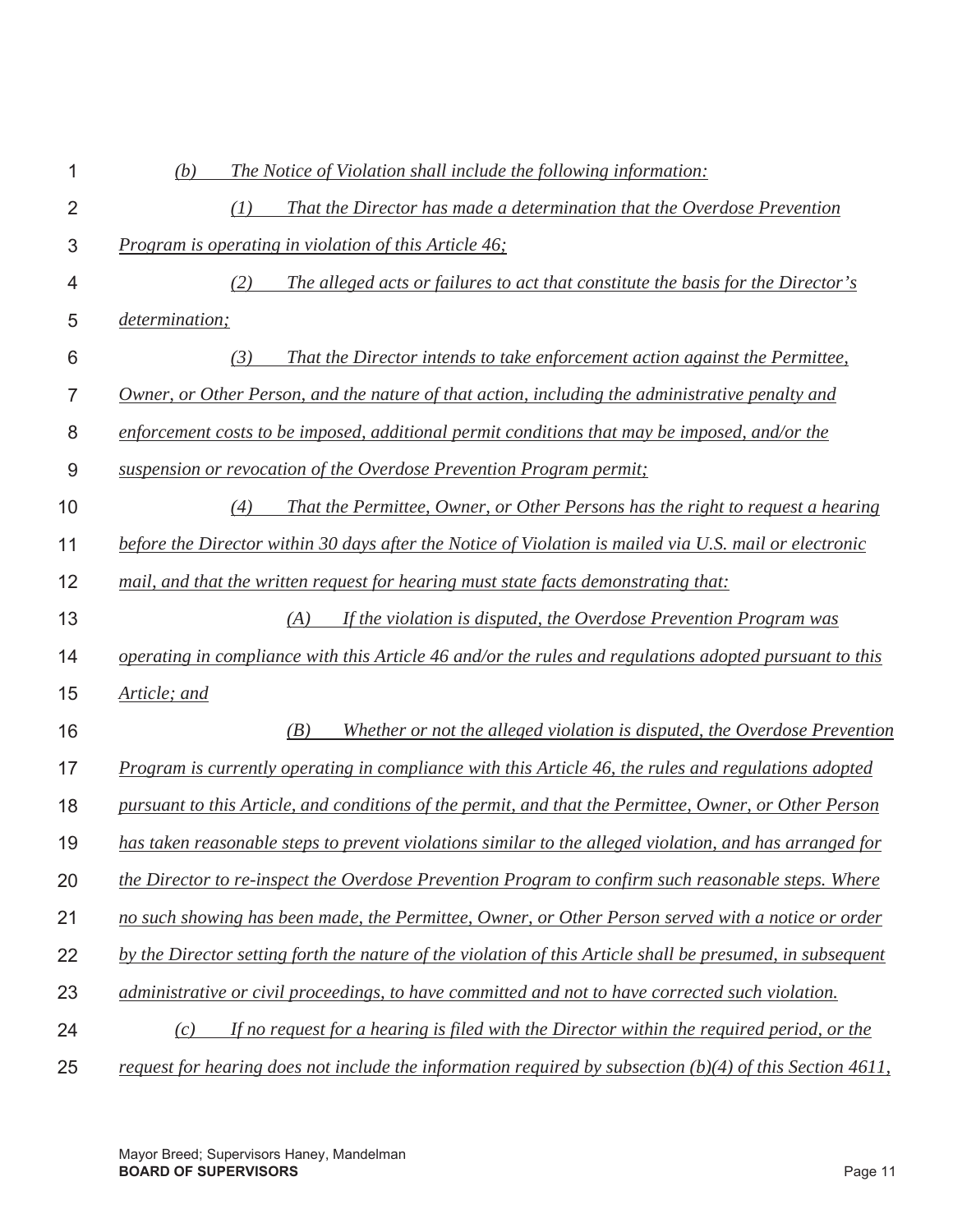| 1              | the right to request a hearing shall be deemed waived, and the Director's determination shall become          |
|----------------|---------------------------------------------------------------------------------------------------------------|
| $\overline{2}$ | final and effective 30 days after the Notice of Violation was mailed via U.S. mail or electronic mail.        |
| 3              | The Director shall issue an order imposing the enforcement action and mail the order to the Permittee,        |
| 4              | Owner, or Other Person served with the Notice of Violation. In subsequent civil proceedings, such             |
| 5              | violations shall be presumed not to have been corrected. Where no hearing is timely requested, an             |
| 6              | order suspending, revoking, or imposing additional conditions on a permit is final. The failure of the        |
| 7              | Permittee, Owner, or Other Person on whom the Notice of Violation was served to request a hearing             |
| 8              | shall constitute a failure to exhaust administrative remedies and shall preclude the Person from              |
| 9              | <i>obtaining judicial review of the validity of the enforcement action.</i>                                   |
| 10             | Upon a timely request for a hearing that includes the information required by subsection<br>(d)               |
| 11             | $(b)(4)$ of this Section 4611, the Director shall, within 15 days of the request, notify the requester of the |
| 12             | date, time, and place of the hearing. The Director shall make available to the requester the evidence         |
| 13             | obtained in support of the Notice of Violation as well as a copy of the report, if any, prepared by the       |
| 14             | Director's designee to support the Notice of Violation. Such hearing shall be held no later than 60 days      |
| 15             | after the Director receives the request, unless time is extended by mutual agreement of the requester         |
| 16             | and the Director.                                                                                             |
| 17             | The Director shall conduct the hearing, or may designate a hearing officer to conduct<br>(e)                  |
| 18             | the hearing, in which case the hearing officer shall have the same authority as the Director to hear and      |
| 19             | decide the case and make any orders consistent with this Article 46. The Permittee, Owner, or Other           |
| 20             | Person, as well as the Department, may present evidence for consideration, subject to any rules               |
| 21             | adopted by the Director or hearing officer for the orderly conduct of the hearing. Within 30 days of the      |
| 22             | conclusion of the hearing, the Director or hearing officer shall render a decision in the form of a           |
| 23             | written order, which the Director shall promptly serve on the Permittee, Owner, or Other Person               |
| 24             | charged in the Notice of Violation. The order shall state whether the Notice of Violation has been            |
| 25             | upheld (in whole or in part), and, if so, the enforcement action taken against each party.                    |
|                |                                                                                                               |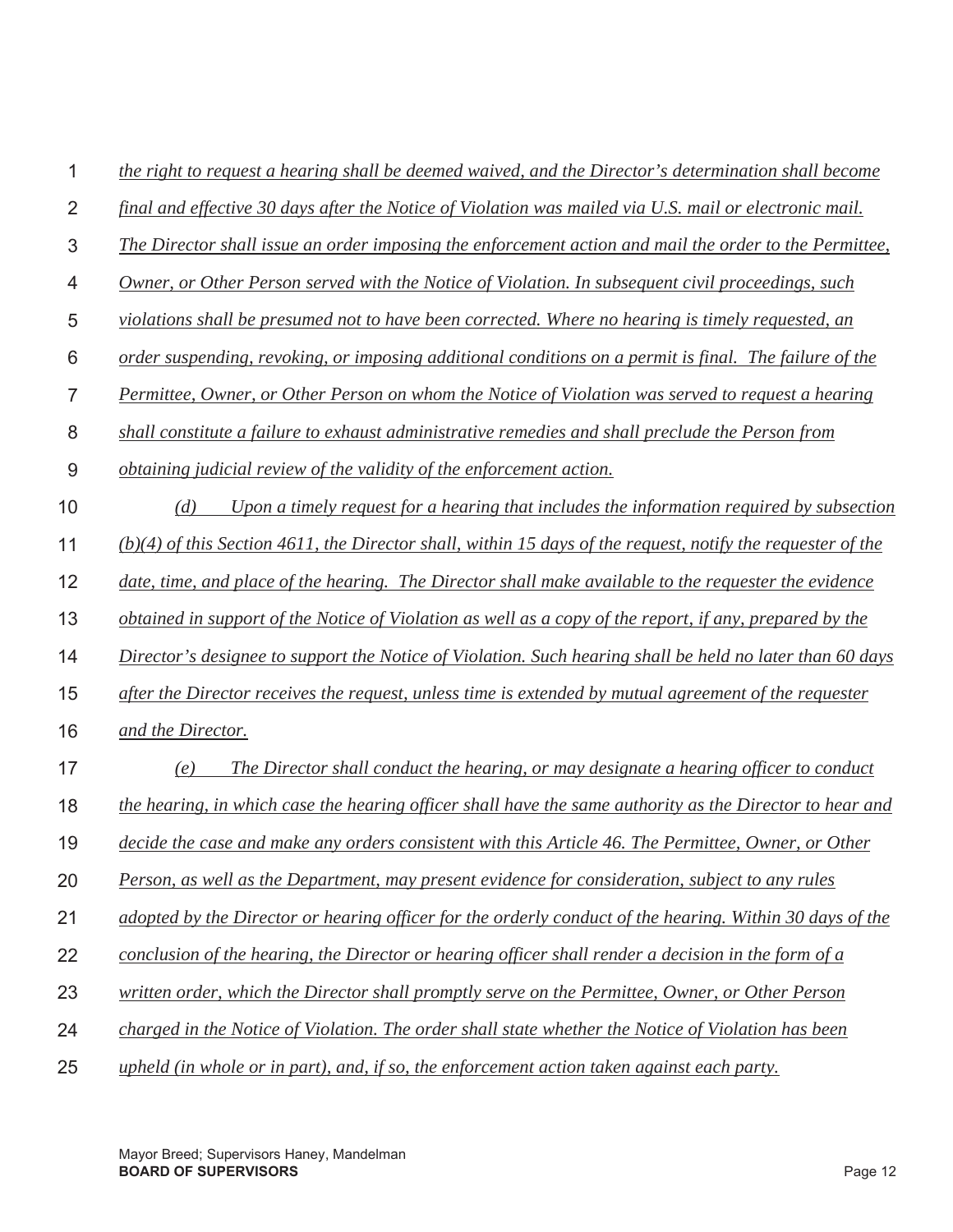| 1              | If the order directs the Permittee, Owner, or Other Person to pay an administrative<br>(f)                |
|----------------|-----------------------------------------------------------------------------------------------------------|
| $\overline{2}$ | penalty and/or enforcement costs, such amount shall be paid within ten days from the mailing of the       |
| 3              | order, which shall inform the recipient of said deadline for payment.                                     |
| 4              | If the order suspends or revokes a permit, or imposes additional permit conditions, it<br>(g)             |
| 5              | may be appealed to the Board of Appeals in the manner prescribed in Article 1 of the Business and Tax     |
| 6              | Regulations Code; the order shall inform the recipient of such right to appeal.                           |
| $\overline{7}$ |                                                                                                           |
| 8              | <b>SEC. 4612. ADMINISTRATIVE PENALTIES AND ENFORCEMENT COSTS.</b>                                         |
| 9              | Any Person who violates this Article 46 (which term is deemed in the entirety of this<br>$\left(a\right)$ |
| 10             | Section 4612 to include a violation of a permit condition and/or a violation of the rules and regulations |
| 11             | adopted pursuant to this Article), or state law regulating the operation of Overdose Prevention           |
| 12             | Programs shall be subject to an administrative penalty imposed by order of the Director, not to exceed    |
| 13             | \$1,000 for each violation.                                                                               |
| 14             | In setting the amount of the administrative penalty, the Director shall consider any one<br>(b)           |
| 15             | or more of the relevant circumstances presented, including but not limited to the following: the nature   |
| 16             | and seriousness of the misconduct giving rise to the violation, the number of violations, the persistence |
| 17             | of the misconduct, the length of time over which the misconduct occurred, the willfulness of the          |
| 18             | responsible party's misconduct, and the responsible party's assets, liabilities, and net worth.           |
| 19             |                                                                                                           |
| 20             | <b>SEC. 4613. PERMIT SUSPENSIONS AND REVOCATIONS.</b>                                                     |
| 21             | The Director may revoke or suspend any Overdose Prevention Program permit if the<br>(a)                   |
| 22             | Director finds any of the following circumstances to exist:                                               |
| 23             | Facts sufficient to support the denial of such permit on any ground set forth in<br>(I)                   |
| 24             | Section 4607 of this Article 46;                                                                          |
| 25             |                                                                                                           |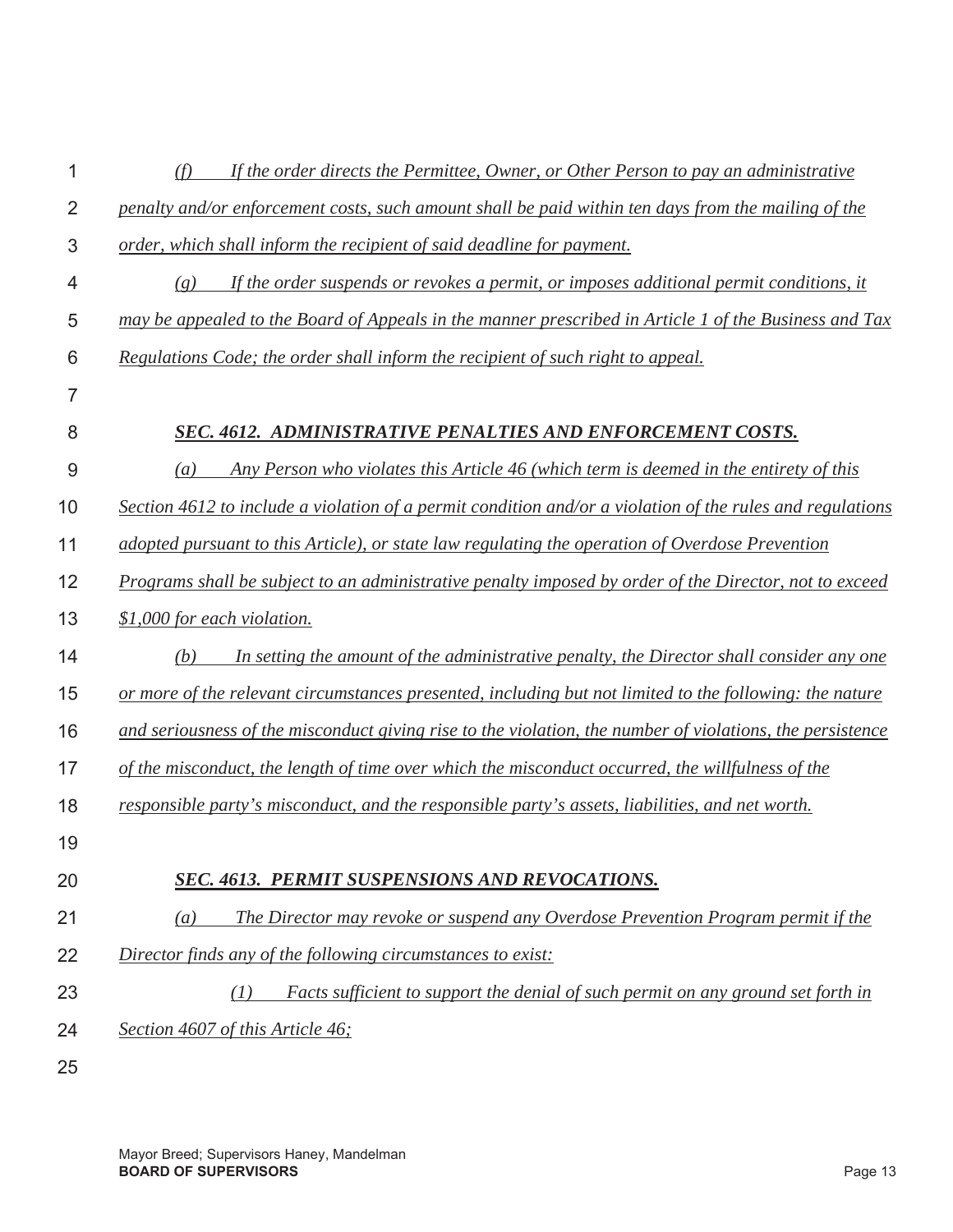| 1              | (2)<br>The Permittee has refused to permit an inspection of its operations under this                    |
|----------------|----------------------------------------------------------------------------------------------------------|
| $\overline{2}$ | Article;                                                                                                 |
| 3              | (3)<br>The Permittee has engaged in any conduct in connection with the operation of                      |
| 4              | the Overdose Prevention Program that violates this Article 46 (which term is deemed in the entirety of   |
| 5              | this Section 4613 to include a violation of a permit condition and/or a violation of the rules and       |
| 6              | regulations adopted pursuant to this Article), or state law regulating the operation of Overdose         |
| 7              | <b>Prevention Programs</b> ;                                                                             |
| 8              | The Director determines that such Overdose Prevention Program is being<br>(4)                            |
| 9              | managed, conducted, or maintained in a way that threatens the health or safety of program                |
| 10             | participants, employees or contractors of the Permittee, businesses or residents in the neighborhood, or |
| 11             | <i>the public at large.</i>                                                                              |
| 12             | (b)<br>The Director may not suspend or revoke an Overdose Prevention Program permit under                |
| 13             | this Article 46 until the Director has issued a Notice of Violation and provided the Permittee an        |
| 14             | opportunity to be heard and respond as provided in Section 4611 of this Article 46. A Permittee whose    |
| 15             | permit has been suspended or revoked must cease operations of the Overdose Prevention Program            |
| 16             | within 24 hours of the suspension or revocation order being final.                                       |
| 17             | Notwithstanding subsection $(b)$ of this Section 4613, the Director may suspend<br>(c)                   |
| 18             | summarily any Overdose Prevention Program permit issued under this Article 46 when, in the               |
| 19             | judgment of the Director, the public health or safety requires such summary suspension.                  |
| 20             | A summary suspension shall take effect immediately upon its issuance, or at such<br>(1)                  |
| 21             | time as stated in the summary suspension.                                                                |
| 22             | (2)<br>The Director shall provide written notice of such summary suspension including                    |
| 23             | the grounds supporting the suspension to the Permittee by hand delivery, registered mail, or electronic  |
| 24             | mail.                                                                                                    |
| 25             |                                                                                                          |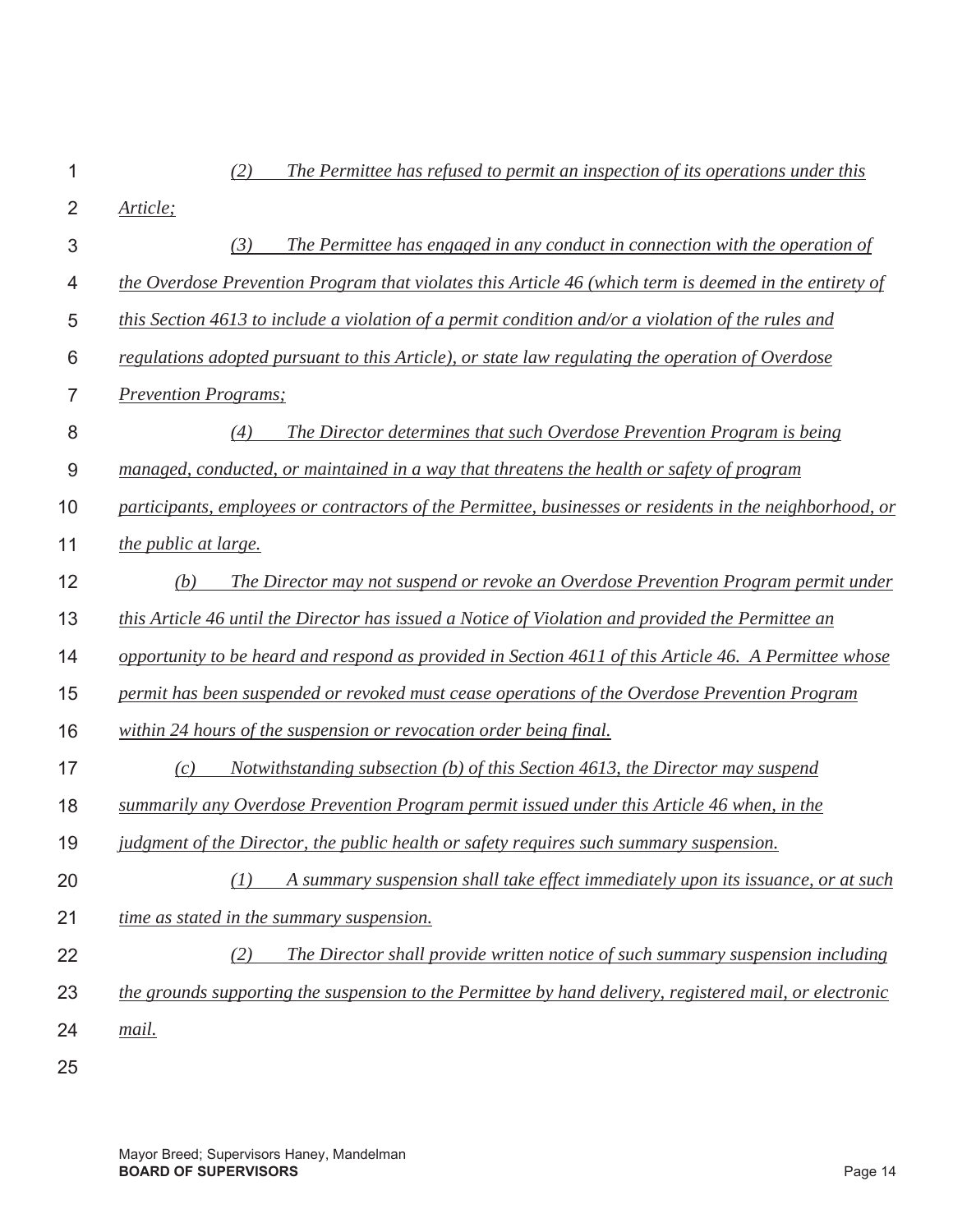|                | No more than three days after written notice of such summary suspension is<br>(3)                          |
|----------------|------------------------------------------------------------------------------------------------------------|
| $\overline{2}$ | given, the Director shall issue a Notice of Violation identifying the alleged acts or failures to act that |
| 3              | constitute the basis for the summary suspension, and provide the Permittee an opportunity to be heard      |
| 4              | and respond as provided in Section 4611 as to why the summary suspension should end. However, the          |
| 5              | time for hearing and decision shall be accelerated as follows: Upon a timely request for a hearing on a    |
| 6              | summary suspension that includes the information required by subsection $(b)(4)$ of Section 4611, the      |
| 7              | Director shall set any requested hearing within seven days, unless time is extended by mutual              |
| 8              | agreement of the affected parties; and the Director, or a designated hearing officer who shall have the    |
| 9              | same authority as the Director to hear and decide the case and make any orders consistent with this        |
| 10             | Article 46 shall issue a decision on the summary suspension within seven days after hearing.               |
| 11             | If the Permittee appeals a decision by the Director or hearing officer upholding<br>(4)                    |
| 12             | a summary suspension to the Board of Appeals, the summary suspension shall remain in effect until a        |
| 13             | final decision is issued by the Board of Appeals. Where a permit is revoked after a summary                |
| 14             | suspension, the revocation shall be effective immediately and, if the Permittee appeals to the Board of    |
| 15             | Appeals, shall remain in effect until a final decision is issued by the Board of Appeals.                  |
| 16             |                                                                                                            |
| 17             | SEC. 4614. ADDITIONAL ADMINISTRATIVE ENFORCEMENT ORDERS.                                                   |
| 18             | Upon a determination by the Director that any Overdose Prevention Program is<br>$\left( a\right)$          |
| 19             | operating without a valid, effective, and current permit required by this Article 46, the Director may     |
| 20             | issue an Order to Cease Operations Without Permit, which shall be posted prominently on the premises       |
| 21             | where an Overdose Prevention Program is operated, and mailed to the Person and/or Persons                  |
| 22             | operating said program. Such Order shall state:                                                            |
| 23             | That the Overdose Prevention Program has 24 hours from the time of posting to<br>(1)                       |
| 24             | demonstrate to the Director's satisfaction that the program is operating under a valid, effective, and     |
| 25             | current permit;                                                                                            |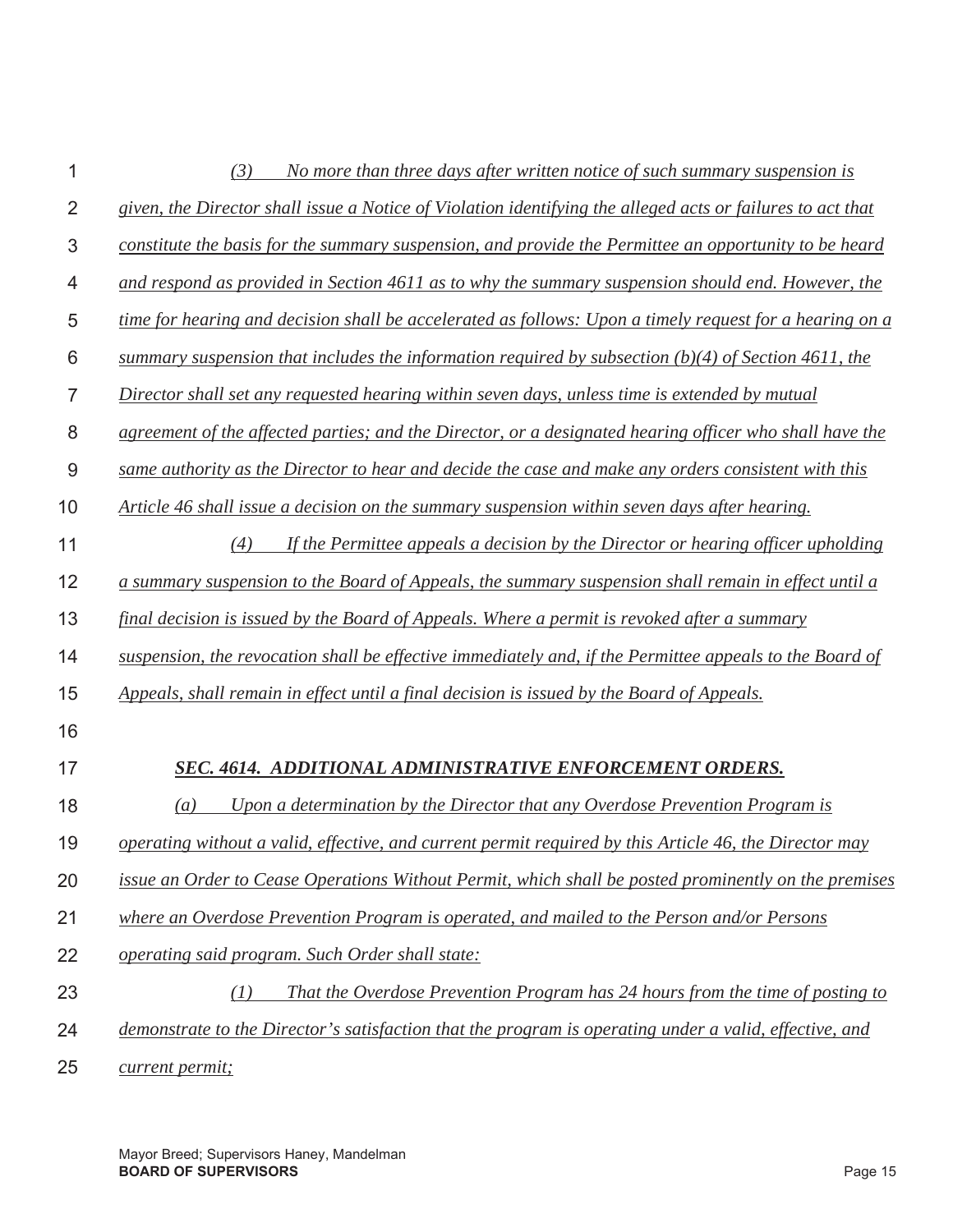| 1              | If the Overdose Prevention Program has not made such demonstration within 24<br>(2)                      |
|----------------|----------------------------------------------------------------------------------------------------------|
| $\overline{2}$ | hours of the time of posting, that the program must immediately cease operations until such time as it   |
| $\mathfrak 3$  | demonstrates to the Director's satisfaction that it is operating under a valid, effective, and current   |
| 4              | <i>permit; and</i>                                                                                       |
| 5              | If the Overdose Prevention Program fails to cease operations as required by this<br>(3)                  |
| 6              | $subsection (a)$ , that the Director shall issue an Immediate Closure Order directing the closure of the |
| $\overline{7}$ | Premises where the program has been operating or the portion of the Premises the Director determines     |
| 8              | should be closed.                                                                                        |
| $\overline{9}$ | As set forth in subsection (b) of Section 4613, an Overdose Prevention Program whose<br>(b)              |
| 10             | permit has been suspended or revoked must cease operations within 24 hours of the suspension or          |
| 11             | revocation order being final. The Director is not required to issue an Order to Cease Operations         |
| 12             | without a Permit to an Overdose Prevention Program whose permit is the subject of a final order of       |
| 13             | suspension or revocation.                                                                                |
| 14             | The Director may issue an Immediate Closure Order ordering closure of an Overdose<br>(c)                 |
| 15             | <b>Prevention Program under the following circumstances:</b>                                             |
| 16             | If, by 72 hours after the issuance of an Order to Cease Operations Without<br>(1)                        |
| 17             | Permit, the Overdose Prevention Program has not demonstrated to the Director's satisfaction that the     |
| 18             | program has the required permit, and the program nevertheless continues to operate;                      |
| 19             | If, by 24 hours after the suspension or revocation of an Overdose Prevention<br>(2)                      |
| 20             | Program permit becomes final, the program continues to operate;                                          |
| 21             | (3)<br>Without delay, after issuance of a summary suspension.                                            |
| 22             | It is the duty of any person responsible for managing or otherwise operating an<br>(d)                   |
| 23             | Overdose Prevention Program, or owning the business under which the program operates, or owning          |
| 24             | the real property where the program operates, to obey all orders issued under this Section 4614. To      |
| 25             | enforce an Immediate Closure Order, the Director shall take such steps as the Director views as          |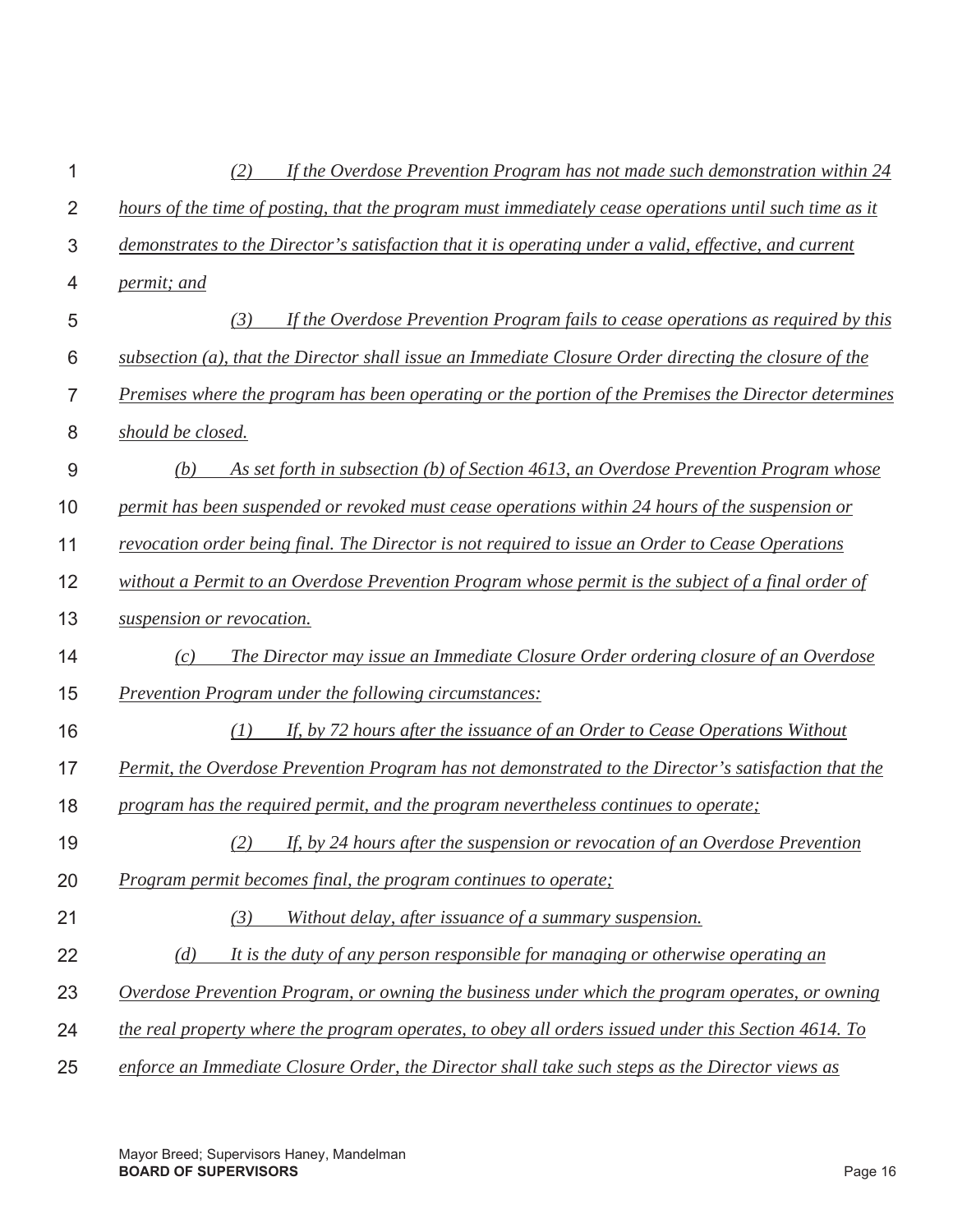| 1              | necessary and appropriate to enforce said order, including but not limited to securing and barricading     |
|----------------|------------------------------------------------------------------------------------------------------------|
| $\overline{2}$ | the premises where the program has been operating. The Director is hereby authorized to call upon the      |
| 3              | Police Department and other departments and bureaus to aid and assist the Director in such                 |
| 4              | enforcement, and it shall then be their duty to enforce the provisions of this Article 46 and to perform   |
| 5              | such duties as may come within their respective jurisdictions.                                             |
| 6              |                                                                                                            |
| 7              | SEC. 4615. LAW ENFORCEMENT POLICY.                                                                         |
| 8              | It shall be the policy of the City and County of San Francisco to deprioritize enforcement of              |
| 9              | laws prohibiting the possession of illegal drugs and drug paraphernalia against those individuals who      |
| 10             | are presently accessing, intend to access, or have just accessed an Overdose Prevention Program.           |
| 11             |                                                                                                            |
| 12             | SEC. 4616. UNDERTAKING FOR THE GENERAL WELFARE.                                                            |
| 13             | In enacting and implementing this Article 46, the City is assuming an undertaking only to                  |
| 14             | promote the general welfare. It is not assuming, nor is it imposing on its officers and employees, an      |
| 15             | obligation for breach of which it is liable in money damages to any person who claims that such breach     |
| 16             | proximately caused injury. To the fullest extent permitted by law, the City shall assume no liability      |
| 17             | whatsoever, and expressly does not waive sovereign immunity, with respect to the permitting and            |
| 18             | licensing provisions of this Article, or for the activities of any Overdose Prevention Program. To the     |
| 19             | fullest extent permitted by law, any actions taken or not taken by a City officer or employee under the    |
| 20             | provisions of this Article, or taken or not taken by a Permittee, shall not become a personal liability of |
| 21             | any City officer or employee.                                                                              |
| 22             |                                                                                                            |
| 23             | <b>SEC. 4617. SEVERABILITY.</b>                                                                            |
| 24             | <u>If any section, subsection, sentence, clause, phrase, or word of this Article 46, or any</u>            |
| 25             | application thereof to any person or circumstance, is held to be invalid or unconstitutional by $\alpha$   |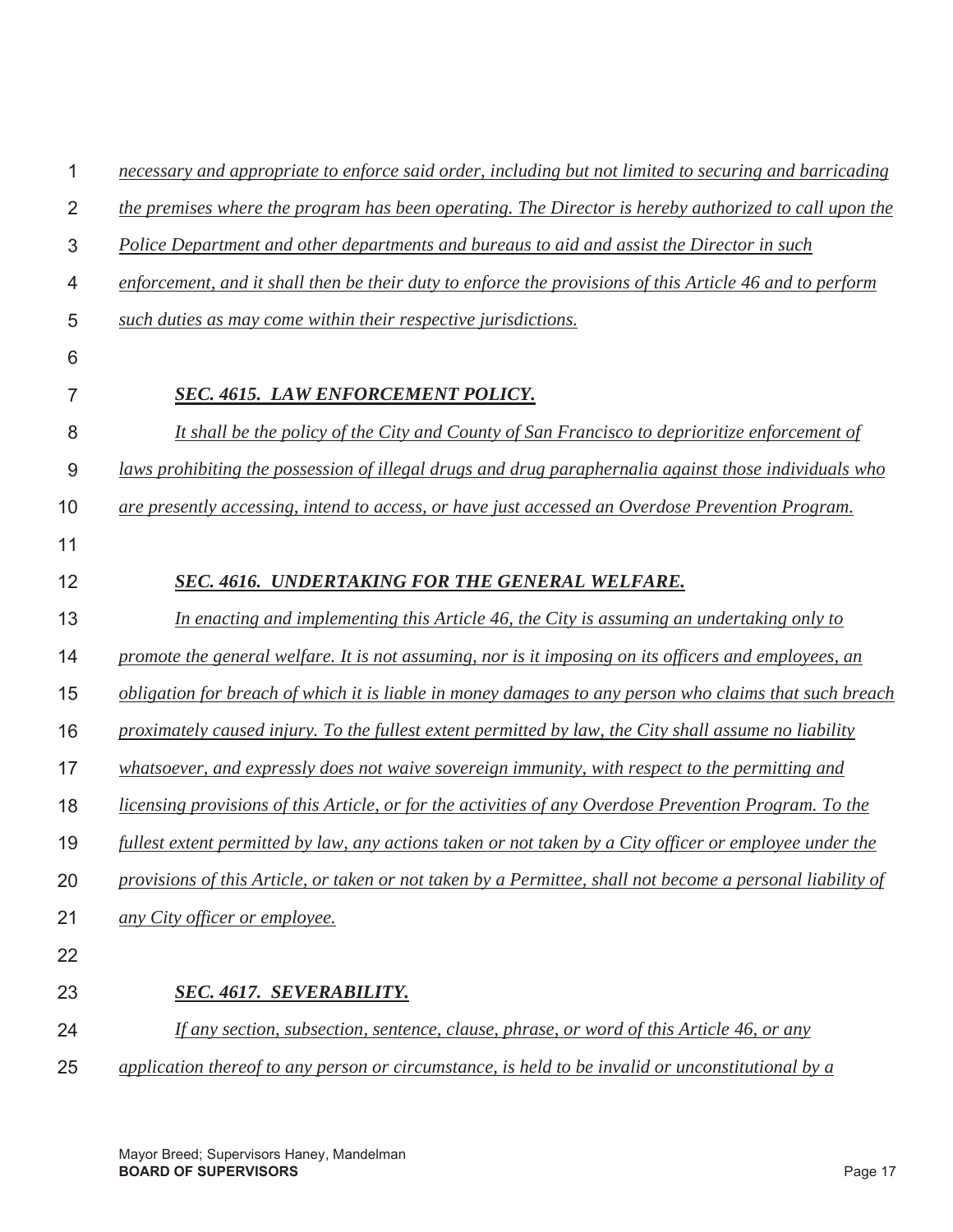| 1              | decision of a court of competent jurisdiction, such decision shall not affect the validity of the remaining |
|----------------|-------------------------------------------------------------------------------------------------------------|
| $\overline{2}$ | portions or applications of the Article. The Board of Supervisors hereby declares that it would have        |
| 3              | passed this Article and each and every section, subsection, sentence, clause, phrase, and word not          |
| 4              | declared invalid or unconstitutional without regard to whether any other portion of this ordinance or       |
| 5              | application thereof would be subsequently declared invalid or unconstitutional.                             |
| 6              |                                                                                                             |
| $\overline{7}$ | Section 3. The Business and Tax Regulations Code is hereby amended by revising                              |
| 8              | Section 8, to read as follows:                                                                              |
| 9              |                                                                                                             |
| 10             | SEC. 8. METHOD OF APPEAL TO THE BOARD OF APPEALS.                                                           |
| 11             | $\ast$<br>$\ast$<br>$\ast$                                                                                  |
| 12             | Appeals shall be taken by filing a notice of appeal with the Board of Appeals and<br>(e)                    |
| 13             | paying to said Board at such time a filing fee as follows:                                                  |
| 14             | $\ast$<br>$\ast$<br>∗                                                                                       |
| 15             | <b>Additional Requirements.</b><br>(9)                                                                      |
| 16             | $\ast$<br>$\ast$<br>$\ast$                                                                                  |
| 17             | (E)<br>Pending decision by the Board of Appeals, the action of such                                         |
| 18             | department, board, commission, officer or other person from which an appeal is taken, shall                 |
| 19             | be suspended, except for: (i) actions of revocation or suspension of a permit by the Director of            |
| 20             | Public Health when determined by the Director to be an extreme public health hazard; (ii)                   |
| 21             | actions by the Zoning Administrator or Director of the Department of Building Inspection                    |
| 22             | stopping work under or suspending an issued permit; (iii) actions of suspension or revocation               |
| 23             | by the Entertainment Commission or the Director of the Entertainment Commission when the                    |
| 24             | suspending or revoking authority determines that ongoing operation of the activity during the               |
| 25             | appeal to the Board of Appeals would pose a serious threat to public safety; (iv) actions of the            |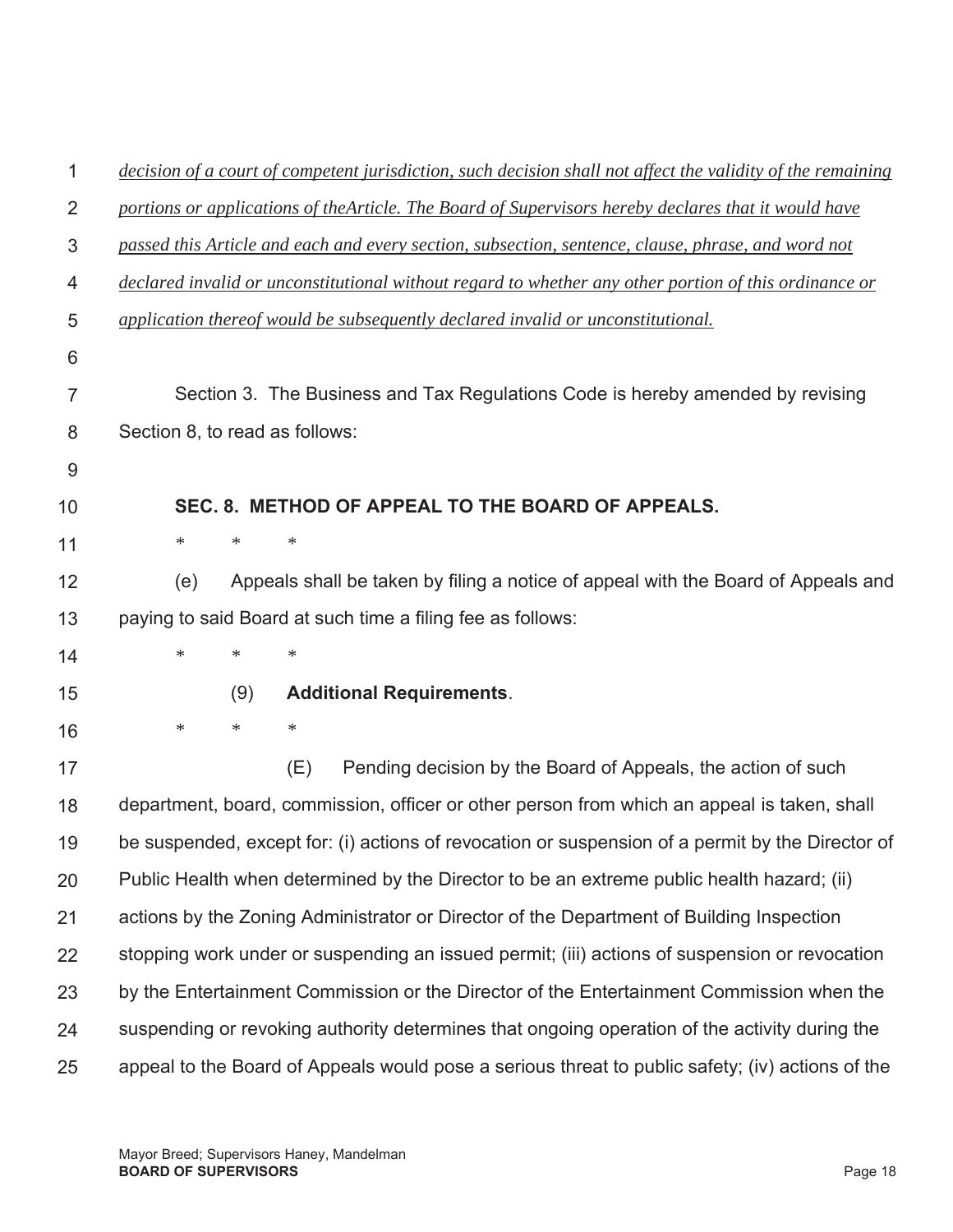| 1              | Director of the Office of Cannabis awarding a Temporary Cannabis Business Permit; $\alpha n d$ (v) |
|----------------|----------------------------------------------------------------------------------------------------|
| $\overline{2}$ | actions pursuant to a permit or determination of compliance by the Departments of Public           |
| 3              | Works or Building Inspection regarding homeless shelters during a declared shelter crisis; and     |
| $\overline{4}$ | (vi) actions of the Director of Public Health under Section $4613(c)$ of the Health Code summarily |
| 5              | suspending an Overdose Prevention Program permit or revoking such a permit after a summary         |
| 6              | suspension.                                                                                        |
| $\overline{7}$ |                                                                                                    |
| 8              | Section 4. Effective Date. This ordinance shall become effective 30 days after                     |
| 9              | enactment. Enactment occurs when the Mayor signs the ordinance, the Mayor returns the              |
| 10             | ordinance unsigned or does not sign the ordinance within ten days of receiving it, or the Board    |
| 11             | of Supervisors overrides the Mayor's veto of the ordinance.                                        |
| 12             |                                                                                                    |
| 13             | Section 5. Scope of Ordinance. In enacting this ordinance, the Board of Supervisors                |
| 14             | intends to amend only those words, phrases, paragraphs, subsections, sections, articles,           |
| 15             | numbers, punctuation marks, charts, diagrams, or any other constituent parts of the Municipal      |
| 16             | Code that are explicitly shown in this ordinance as additions, deletions, Board amendment          |
| 17             | additions, and Board amendment deletions in accordance with the "Note" that appears under          |
| 18             | the official title of the ordinance.                                                               |
| 19             |                                                                                                    |
| 20             | APPROVED AS TO FORM:                                                                               |
| 21             | <b>DENNIS J. HERRERA, City Attorney</b>                                                            |
| 22             | By:<br>/s/<br><b>BRADLEY A. RUSSI</b>                                                              |
| 23             | <b>Deputy City Attorney</b>                                                                        |
| 24             | n:\legana\as2020\2000135\01430249.docx                                                             |
| 25             |                                                                                                    |